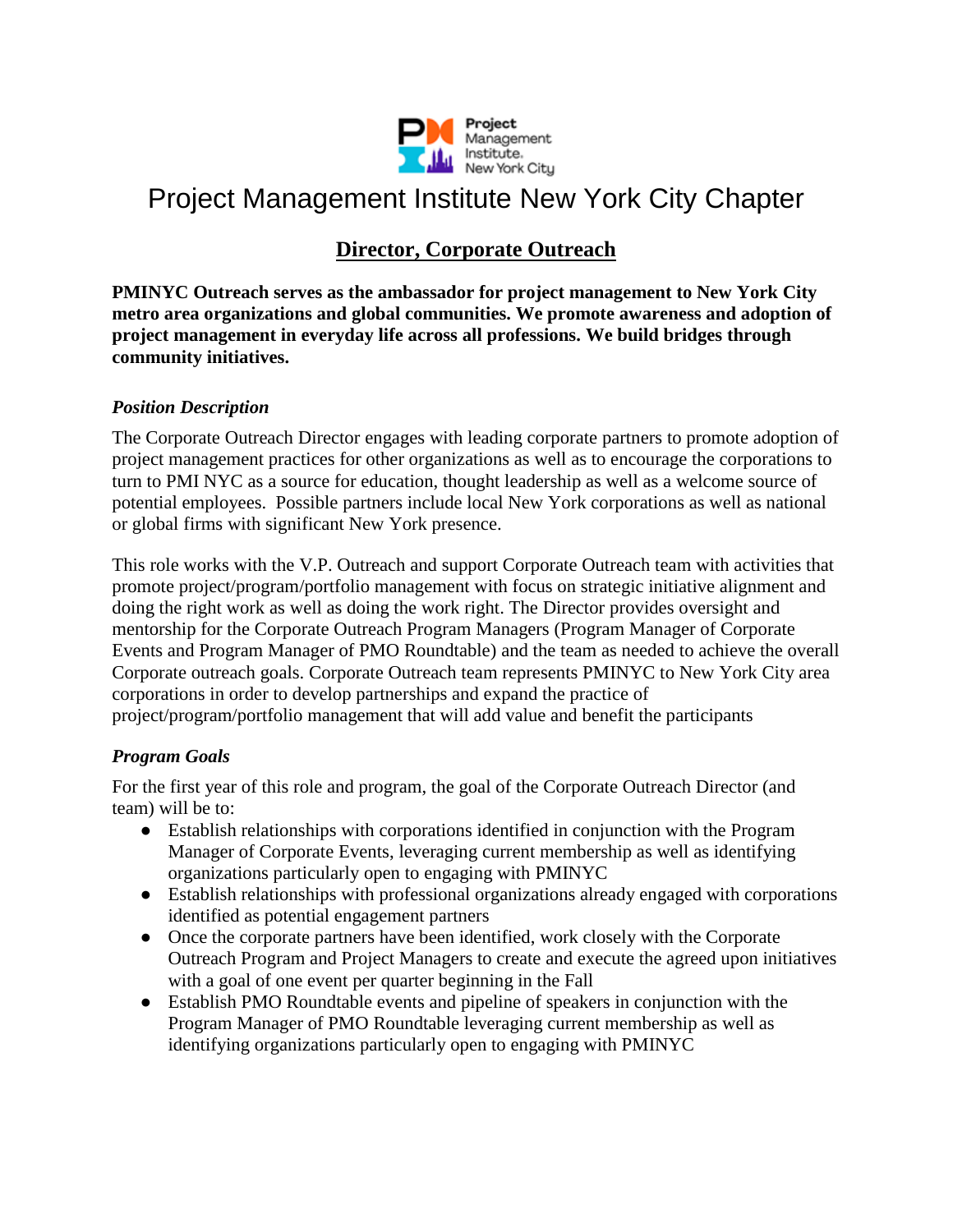

## Project Management Institute New York City Chapter

#### *Responsibilities*

Primary responsibilities include:

- Establish relationships with appropriate groups/individuals within potential partnership corporations
- Provide leadership for corporate outreach events and lead the corporate outreach team in these areas
- Provide timely open communications to VP, Corporate Outreach Program Managers and Marketing
- Work with chapter leadership to promote PMINYC and outreach
- Contribute to a knowledge base for presentations, templates, images, etc. that can be referenced and repurposed for all Outreach programs. Archive documents to Outreach repository.
- Maintain and initiate relationships with Corporate partners
- Explore opportunities for corporate outreach partners to make presentations at PMINYC Chapter meetings or to host outreach events and collaborate on projects that benefit the community

#### *Reporting & Communications Structure*

This position reports to the VP of Outreach.

#### *Skills & Experience Required*

- Significant Program Management experience at a managerial/executive level
- Enthusiasm for lifelong learning and activities
- Strong communication and organizational skills
- Software and computer skills: Word, PowerPoint, Google tools (Mail, Drive, Docs, Calendar)
- Willingness to coach and mentor Outreach volunteers and be coached and mentored
- Ability to be a team contributor, and to be persistent, responsive, open and accessible, as necessary
- Effective negotiation and conflict management skills
- Understand the needs and interests of corporate stakeholders as well as PMINYC members and prospective new members

#### *Commitment Required*

- Invest 10 to 15 hours per month, on a flexible consistent basis.
- Participate in regular Outreach meetings as well as planning sessions required for special projects.
- Manage Corporate Outreach events independently and responsibly
- Attend Chapter meetings and other PMINYC leadership training and functions.